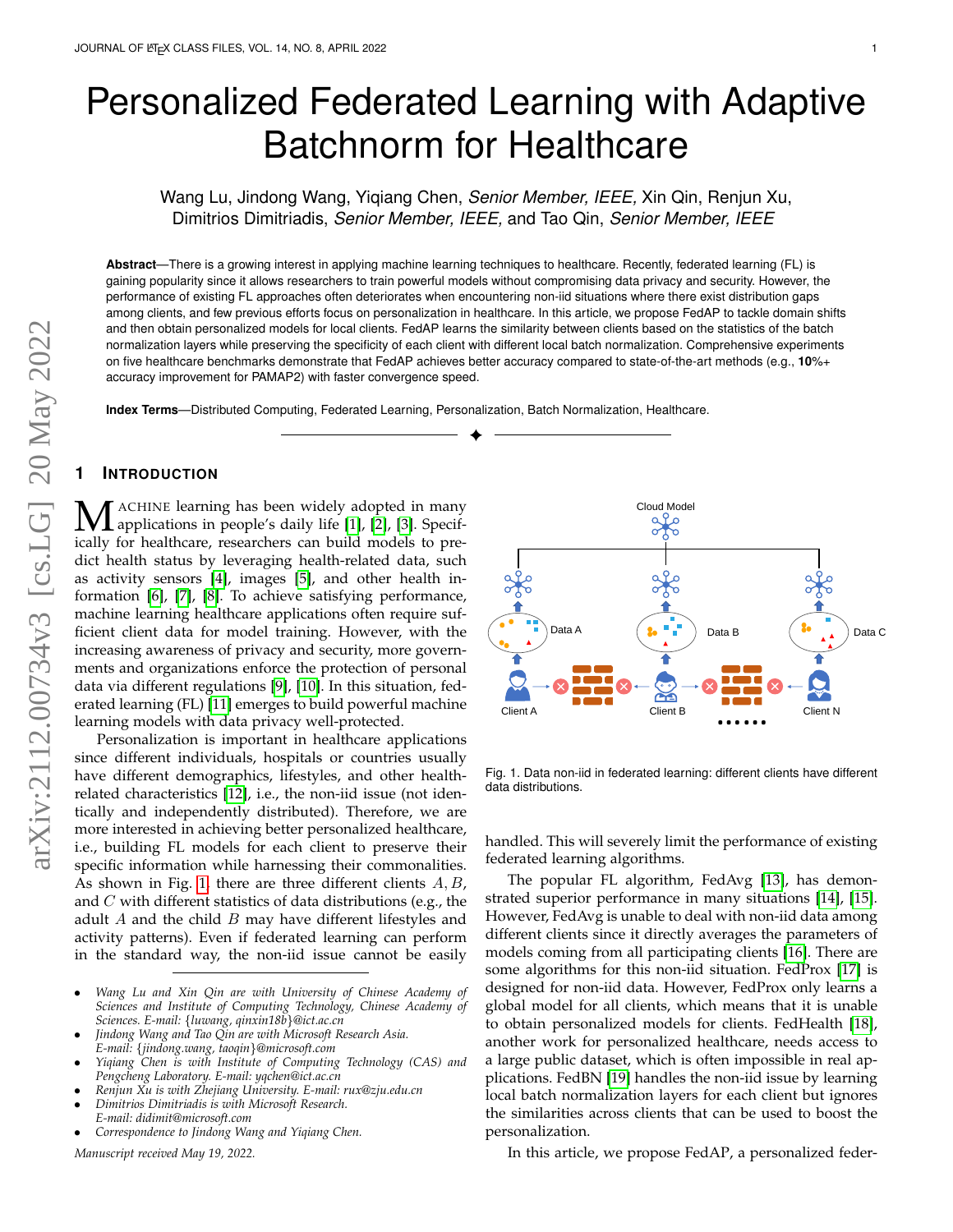ated learning algorithm via *adaptive batch normalization* for healthcare. Specifically, FedAP learns the similarities among clients with the help of a pre-trained model that is easy to obtain. The similarities are determined by the distances of the data distributions, which can be calculated via the statistical values of the layers' outputs of the pre-trained network. After obtaining the similarities, the server averages the models' parameters in a personalized manner and generates a unique model for each client. Each client preserves its own batch normalization and updates the model with a momentum method. In this way, FedAP can cope with the non-iid issue in federated learning. FedAP is extensible and can be deployed to many healthcare applications.

Our contributions are as follows:

- 1) We propose FedAP, a personalized federated learning algorithm via adaptive batch normalization for healthcare, which can aggregate the information from different clients without compromising privacy and security, and learn personalized models for each client.
- 2) We evaluate the performance of FedAP in five public healthcare datasets across time series and image modalities. Experiments demonstrate that our FedAP achieves significantly better performance than state-ofthe-art methods in all datasets.
- 3) FedAP reduces the number of rounds and speeds up the convergence to some extent. Moreover, some experimental results illustrate FedAP may be able to reduce communication costs with little performance degradation via increasing local iterations and decreasing global communications.

### **2 RELATED WORK**

#### **2.1 Machine Learning and Healthcare**

With the rapid development of perception and computing technology, people can make use of machine learning to help doctors diagnose [\[20\]](#page-9-19) and assist doctors in the operation [\[21\]](#page-9-20), etc. Many methods are proposed to monitor people's health state [\[22\]](#page-9-21) and diagnose diseases that may even have better performance than doctors', especially in the field of medical images [\[23\]](#page-9-22). Moreover, machine learning can make disease warnings via daily behavior supervision with simple wearable sensors [\[24\]](#page-9-23). For instance, certain activities in daily life reflect early signals of some cognitive diseases. Through daily observation of gait changes and finger flexibility, the machine can tell people whether they are suffering from Parkinson [\[25\]](#page-9-24). In addition, some studies worked for better personalization in healthcare [\[26\]](#page-9-25), [\[27\]](#page-9-26).

Unfortunately, a successful healthcare application needs a large amount of labeled data of persons. However, in real applications, data are often separate and few people or organizations are willing to disclose their private data. In addition, an increasing number of regulations, such as [\[9\]](#page-9-8), [\[10\]](#page-9-9), hold back the leakages of data. These make different clients cannot exchange data directly, and the scattered data forms separate data islands, which makes it impossible to learn a traditional model with aggregated data.

# **2.2 Federated Learning**

Federated learning is a usual way to combine each client's information while protecting data privacy and security [\[11\]](#page-9-10). It was first proposed by Google [\[13\]](#page-9-12), where they proposed FedAvg to train machine learning models via aggregating distributed mobile phones' information without exchanging data. The key idea is to replace direct data exchanges with model parameter-related exchanges. FedAvg is able to resolve the data islanding problems.

Although federated learning is an emerging field, it has attracted much attention [\[28\]](#page-9-27), [\[29\]](#page-9-28). Federated learning can be divided into horizontal federated learning, vertical federated learning, and federated transfer learning according to the characteristics data. When the client features of the two datasets overlap a lot but the clients overlap little, horizontal federated learning can be applied [\[13\]](#page-9-12). In the horizontal federated learning, datasets are split horizontally and the clients share the same features finally. For example, Smith et al. [\[30\]](#page-9-29) proposed a novel systems-aware optimization method, MOCHA, to solve security problems in multitasking. When the client features of the two datasets overlap little but the clients overlap a lot, we can utilize vertical federated learning, where different clients have different columns of the features [\[31\]](#page-9-30). For example, Cheng et al. [\[32\]](#page-9-31) proposed a novel lossless privacy-preserving tree-boosting system known as SecureBoost to jointly conduct over multiple parties with partially common client samples but different feature sets. When the clients and client features of the two datasets both rarely overlap, federated transfer learning is often utilized [\[33\]](#page-9-32), [\[34\]](#page-9-33). For example, Yoon et al. [\[35\]](#page-9-34) proposed a novel federated continual learning framework, Federated Weighted Inter-client Transfer (FedWeIT), which decomposed the network weights into global federated parameters and sparse task-specific parameters. In [\[35\]](#page-9-34), each client received selective knowledge from other clients by taking a weighted combination of their task-specific parameters. In addition, many methods, such as differential privacy, are proposed to protect data further [\[36\]](#page-9-35), [\[37\]](#page-9-36). In this paper, we mainly focus on horizontal federated learning when the training data are not independent and identically distributed (Non-IID) on the clients.

Although FedAvg works well in many situations, it may still suffer from the non-iid data and fail to build personalized models for each client [\[30\]](#page-9-29), [\[38\]](#page-9-37), [\[39\]](#page-9-38). A survey about federated Learning on non-iid Data can be found here [\[40\]](#page-9-39). FedProx [\[17\]](#page-9-16) tackled data non-iid by allowing partial information aggregation and adding a proximal term to FedAvg. [\[41\]](#page-9-40) aggregated the models of the clients with weights computed via  $L_1$  distance among client models' parameters. These works focus on a common model shared by all clients while some other works try to obtain a unique model for each client. [\[42\]](#page-9-41) exchanged information of base layers and preserved personalization layer to combat the ill-effects of non-iid. [\[43\]](#page-9-42) utilized Moreau envelopes as clients' regularized loss function and decoupled personalized model optimization from the global model learning in a bi-level problem stylized for personalized FL. [\[44\]](#page-10-0) evaluated three techniques for local adaptation of federated models: fine-tuning, multi-task learning, and knowledge distillation. [\[45\]](#page-10-1) also proposed and analyzed three approaches: user clustering, data interpolation, and model interpolation. [\[46\]](#page-10-2) tried to jointly learn compact local representations on each device and a global model across all devices with a theoretic analysis. [\[47\]](#page-10-3) proposed APFL where each client would train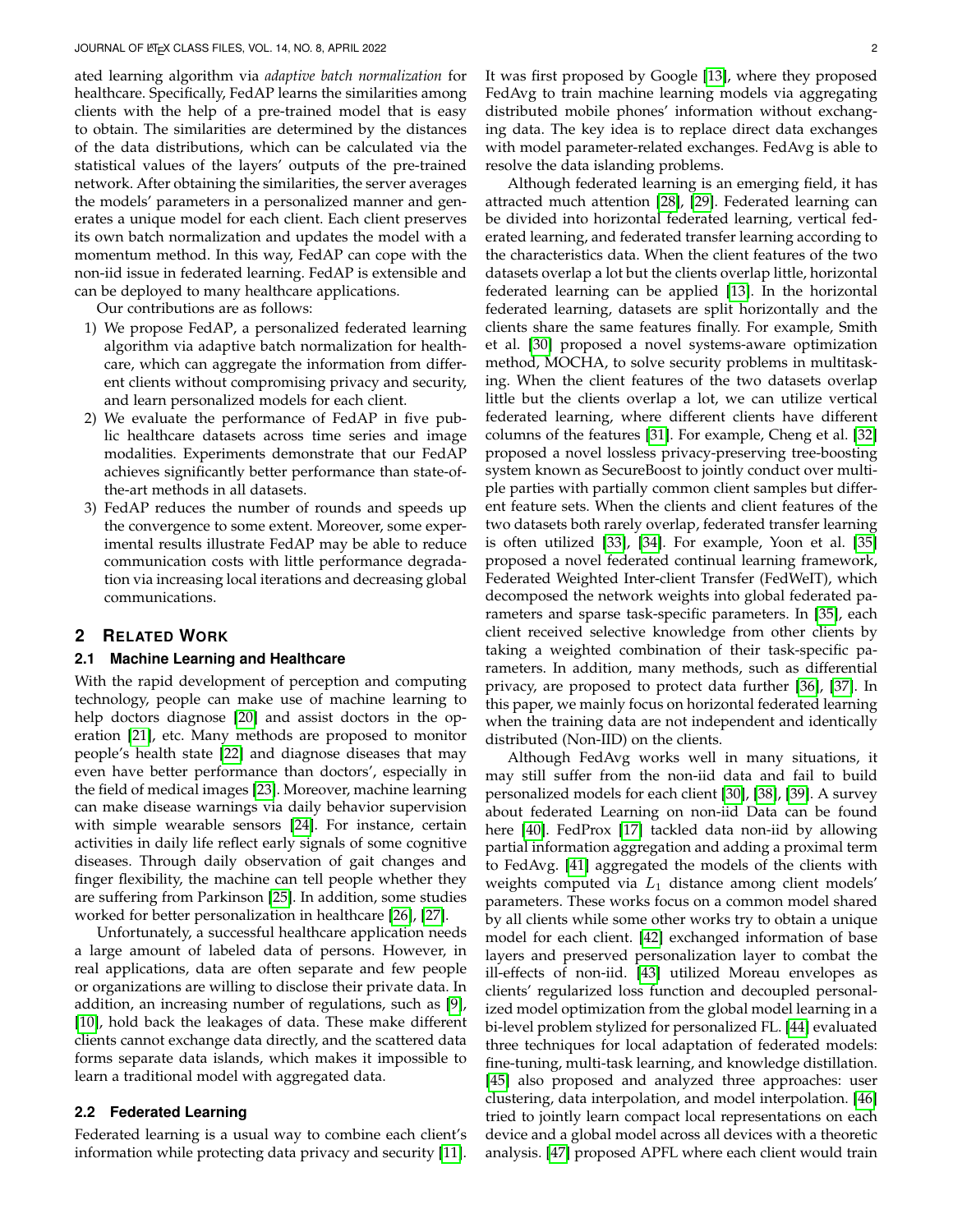

Fig. 2. The structure of the FedAP method.

their local models while contributing to the global model. Another work [\[48\]](#page-10-4), Clustered Federated Learning (CFL), grouped the client population into clusters with jointly trainable data distributions. Two works most relevant to our method are FedHealth [\[18\]](#page-9-17) and FedBN [\[19\]](#page-9-18). FedHealth needs to share some datasets with all clients while FedBN used local batch normalization to alleviate the feature shift before averaging models. Although there are already some works to cope with data non-iid, few works pay attention to feature shift non-iid and other shifts at the same time and obtaining an individual model for each client in healthcare.

#### **2.3 Batch Normalization**

Batch Normalization (BN) [\[49\]](#page-10-5) is an important component of deep learning. Batch Normalization improves the performance of the model and has a natural advantage in dealing with domain shifts. Li et al. [\[50\]](#page-10-6) proposed an adaptive BN for domain adaptation where they learned domainspecific BN layers. Nowadays, researchers have explored many effects of BN, especially in transfer learning [\[51\]](#page-10-7). FedBN [\[19\]](#page-9-18) is one of few applications of BN in the field of FL field. However, FedBN does still not make full use of BN properties, and it does not consider the similarities among the clients.

# **3 METHOD**

# **3.1 Problem Formulation**

In federated learning, there are  $N$  different clients (organizations or users), denoted as  $\{C_1, C_2, \cdots, C_N\}$  and each client has its own dataset, i.e.  $\{\mathcal{D}_1, \mathcal{D}_2, \cdots, \mathcal{D}_N\}$ . Each dataset  $\mathcal{D}_i = \{(\mathbf{x}_{i,j}, y_{i,j})\}_{j=1}^{n_i}$  contains two parts, i.e. a train dataset  $\mathcal{D}_i^{tr} = \{(\mathbf{x}_{i,j}^{tr}, y_{i,j}^{tr})\}_{j=1}^{n_i^{tr}}$  and a test dataset  $\mathcal{D}_i^{te} = \{ (\mathbf{x}_{i,j}^{te}, y_{i,j}^{te}) \}_{j=1}^{n_i^{te}}$ . Obviously,  $n_i = n_i^{tr} + n_i^{te}$  and  $\mathcal{D}_i = \mathcal{D}_i^{tr} \cup \mathcal{D}_i^{te}$ . All of the datasets have different distributions, i.e.  $P(\mathcal{D}_i) \neq P(\mathcal{D}_i)$ . Each client has its own model

denoted as  $\{f_i\}_{i=1}^N$ . Our goal is to aggregate information of all clients to learn a good model  $f_i$  for each client on its local dataset  $\mathcal{D}_i$  without private data leakage:

<span id="page-2-1"></span>
$$
\min_{\{f_k\}_{k=1}^N} \frac{1}{N} \sum_{i=1}^N \frac{1}{n_i^{te}} \sum_{j=1}^{n_i^{te}} \ell(f_i(\mathbf{x}_{i,j}^{te}), y_{i,j}^{te}), \tag{1}
$$

where  $\ell$  is a loss function.

#### **3.2 Motivation**

There are mainly two challenges for personalized healthcare: data islanding and personalization. Following FedAvg [\[13\]](#page-9-12) and some other traditional federated learning methods [\[52\]](#page-10-8), [\[53\]](#page-10-9), it is easy to cope with the first challenge. Personalization is a must in many applications, especially in healthcare. It is better to train a unique model in each client for personalization. However, one client often lacks enough data to train a model with high accuracy in federated learning. In addition, clients do not have access to the data of other clients. Overall, it is a challenge that how to achieve personalization to obtain high accuracy in federated learning. As mentioned in [\[50\]](#page-10-6), batch normalization (BN) layers contain sufficient statistics (including mean and standard deviation) of features (outputs of layers). Therefore, BN has been utilized to represent distributions of training data indirectly in many works [\[50\]](#page-10-6), [\[54\]](#page-10-10). We mainly use BN to represent the distributions of clients. Therefore, on the one hand, we utilize local BN to preserve clients' feature distributions. On the other hand, we also use BN-related statistics to calculate the similarity between clients for better personalization with weighted aggregation $^1$  $^1$ .

<span id="page-2-0"></span><sup>1.</sup> Please note that we only share the statistics of the batch normalization layers, and no existing work shows that any methods can restore the specific sample with the statistics of certain layers [\[55\]](#page-10-11), [\[56\]](#page-10-12).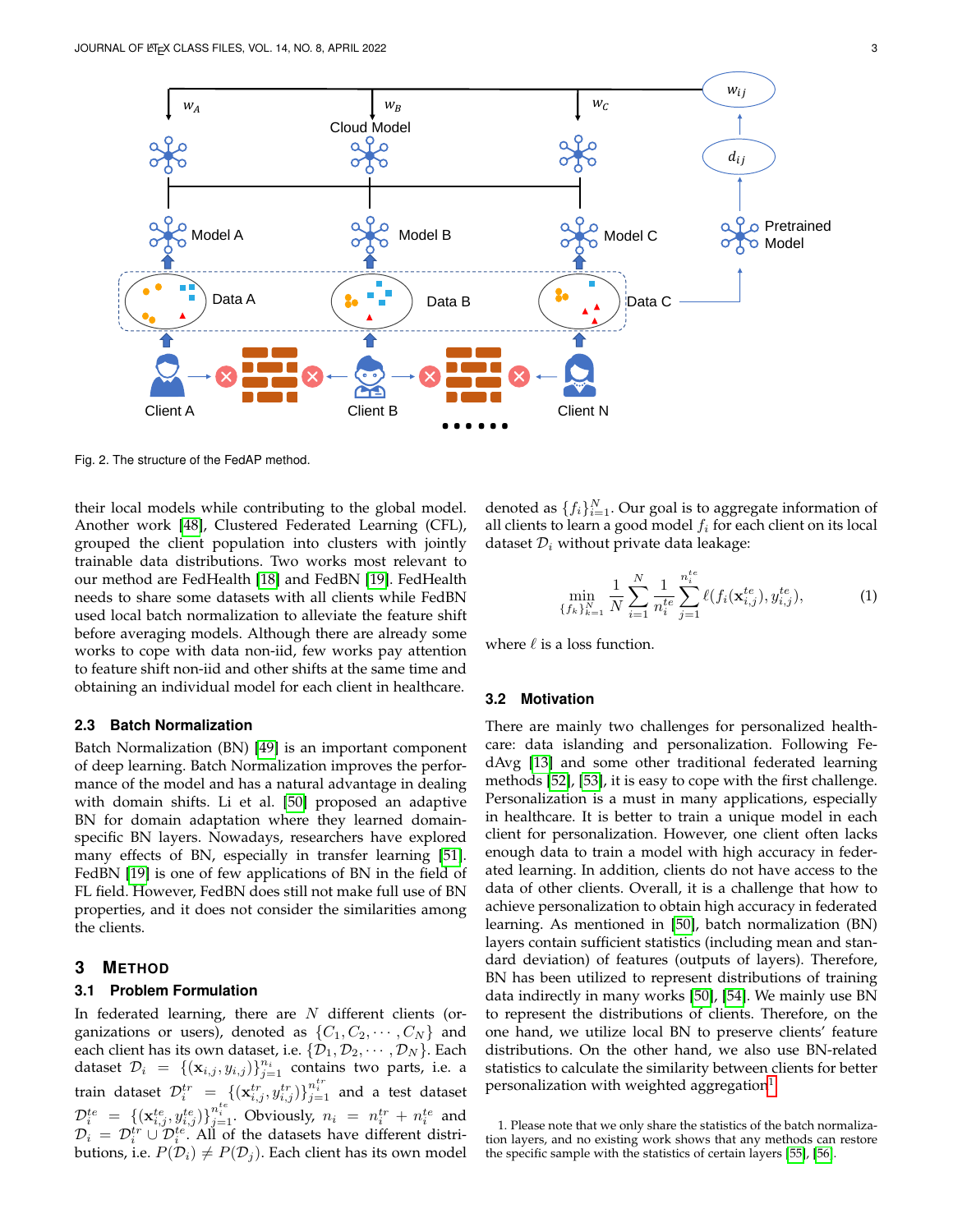

Fig. 3. The concrete process of the FedAP.

### **3.3 Our Approach: FedAP**

In this paper, we propose FedAP (Adaptive Federated Learning) to achieve accurate personal healthcare via adaptive batch normalization without compromising data privacy and security. Fig. [2](#page-2-1) gives an overview of its structure. Without loss of generality, we assume there are three clients, which can be extended to more general cases. The structure mainly contains five steps:

- 1) The server distributes the pre-trained model to each client.
- 2) Each client computes statistics of the outputs of specific layers according to local data.
- 3) The server obtains the client similarities denoted by weight matrix  $W$  to guide aggregation.
- 4) Each client updates its own model with the local train data and pushes its model to the server.
- 5) The server aggregates models and obtains  $N$  models delivered to  $N$  clients respectively.

For stability and simplicity, we only calculate W once and we show that computing once is enough to achieve acceptable performance in experiments. Note that all processes do not involve the direct transmission of data, so FedAP avoids the leakage of private data and ensures security. The keys of FedAP are obtaining  $W$  and aggregating the models. We will introduce how to compute  $W$  after describing the process of model aggregation.

We denote the parameters of each model  $f_i$  as  $\theta_i = \phi_i \cup$  $\psi_i$ , where  $\phi_i$  corresponds to the parameters of BN layers specific to each client and  $\psi_i$  is the parameters of the other layers (colored blocks in Fig. [3\)](#page-3-0). W is an  $N \times N$  matrix, which describes the similarities among the clients.  $w_{ij} \in$  $[0, 1]$  represents the similarity between client *i* and client *j*: the larger  $w_{ij}$  is, the more similar the two clients are.

Fig. [3](#page-3-0) demonstrates the process of model aggregation. As shown in Fig. [3,](#page-3-0)  $\phi_i$  is particular while  $\psi_i$  is computed according to  $\mathbf{w}_i$ , where  $\mathbf{w}_i$  means the  $i-$ th row of  $\mathbf{W}$ , and  $\boldsymbol{\psi}$ , where  $\pmb{\psi} = \{\pmb{\psi}_i\}_{i=1}^N.$   $\pmb{\phi}_i$  is BN parameters that are not shared across clients while  $\psi_i$  is other parameters that are shared.

# <span id="page-3-0"></span>**Algorithm 1** FedAP

<span id="page-3-2"></span>**Input:** A pre-trained model  $f$ , data of N clients  $\{\mathcal{D}_i\}_{i=1}^N$ ,  $\lambda$ **Output:** Client models  $\{f_i\}_{i=1}^N$ 

- 1: Distribute  $f$  to each client
- 2: Each client computes its statistics  $(\boldsymbol{\mu}_i, \boldsymbol{\sigma}_i)$ , where  $\boldsymbol{\mu}_i$ represents the mean values while  $\sigma_i$  represents the covariance matrices. Push  $(\boldsymbol{\mu}_i,\boldsymbol{\sigma}_i)$  to the server
- 3: Compute W according to the statistics
- 4: Update clients' model with local data. Push updated parameter  $\{\boldsymbol{\theta}_i^{t*}\}_{i=1}^N$  to the server
- 5: Update  $\{\theta_i^{i+1}\}_{i=1}^N$  according to Eq. [\(2\)](#page-3-1) and distribute them to the corresponding clients
- 6: Repeat steps  $4 \sim 5$  until convergence or maximum round reached

Let  $\boldsymbol{\theta}_i^t \,=\, \boldsymbol{\phi}_i^t \cup \boldsymbol{\psi}_i^t$  represent the parameters of the model from client i in the round t. After updating  $\boldsymbol{\theta}_i^t$  with the local data from the  $i$ −th client, we obtain updated parameters  $\boldsymbol{\theta}_i^{t*} = \boldsymbol{\phi}_i^{t*} \cup \boldsymbol{\psi}_i^{t*}$ . We use the  $*$  notation to denote updated parameters. Then, for aggregation on the server, we have the following updating strategy:

<span id="page-3-1"></span>
$$
\begin{cases}\n\phi_i^{t+1} = \phi_i^{t*} \\
\psi_i^{t+1} = \sum_{j=1}^N w_{ij} \psi_j^{t*}.\n\end{cases}
$$
\n(2)

The overall process of FedAP is described in Algorithm [1.](#page-3-2) In the next sections, we will introduce how to compute the weight matrix W.

#### **3.4 Evaluate Weights**

In this section, we will evaluate the weights with a pretrained model  $f$  and propose two alternatives to compute the weights. We mainly rely on the feature output statistics of clients' data in the pre-trained network to compute weights.

We denote with  $l \in \{1, 2, \dots, L\}$  in superscript notations the different batch normalization layers in the model. And  $z^{i,l}$  represents the input of l–th batch normalization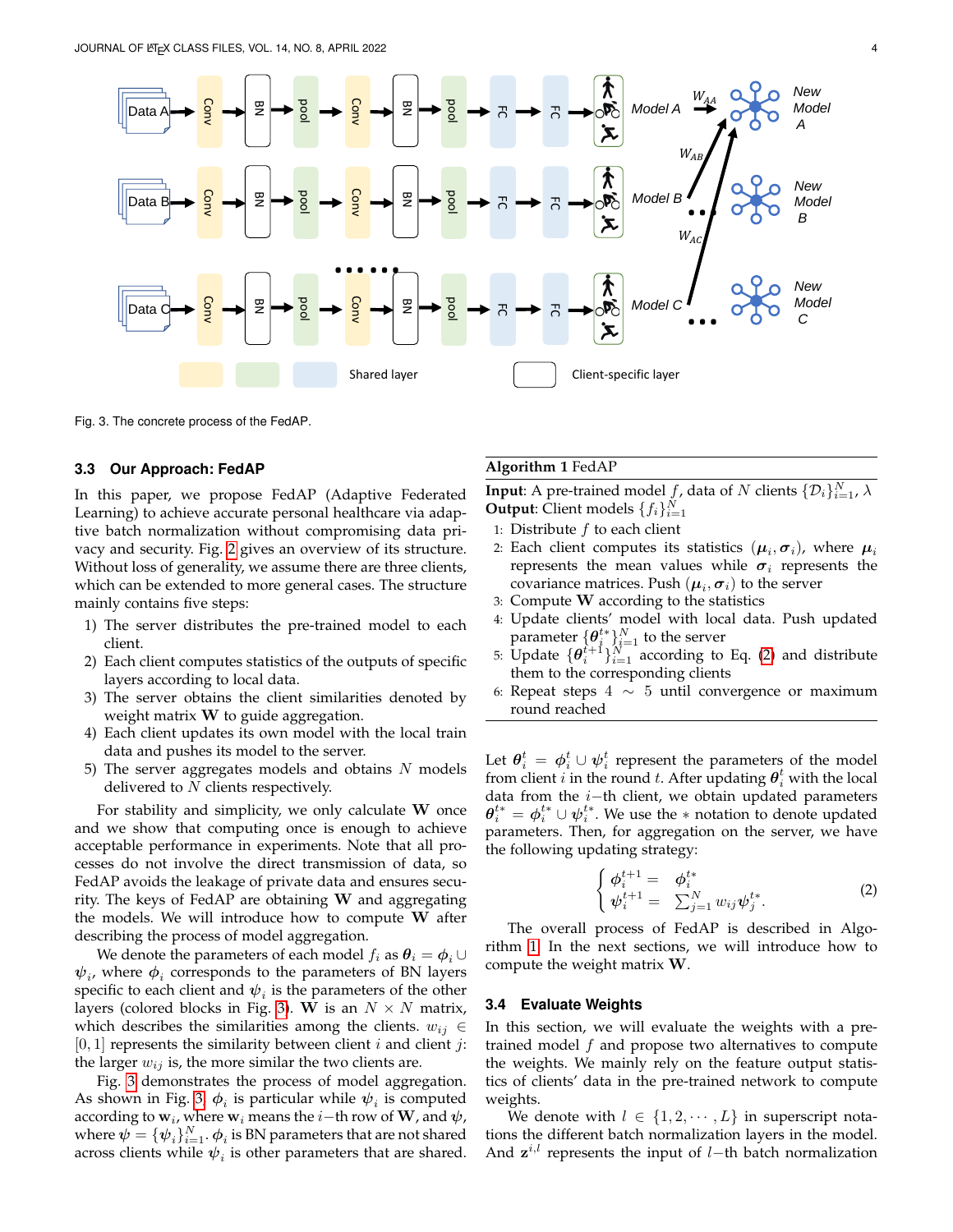layer in the  $i$ −th client. The input of the classification layer in the *i*−th client is denoted as  $z^i$  which represents the domain features. We assume  $\mathbf{z}^{i,l}$  is a matrix,  $\mathbf{z}_{c_{i,l}\times s_{i,l}}^{i,l}$  where  $c_{i,l}$  corresponds to the channel number while  $s_{i,l}$  is the product of the other dimensions. Similarly,  $\mathbf{z}^i = \mathbf{z}^i_{c_i \times s_i}$ . We feed  $\mathcal{D}_i$  into  $f$ , and we can obtain  $\mathbf{z}_{c_{i,l}\times s_{i,l}}^{i,l}$ . Obviously,  $s_{i,l} = e \times n_i$  where *e* is an integer. Now, we try to compute statistics on the channels, and we treat  $z^{i,l}$  as a Gaussian distribution. For the  $l$ −th layer of the  $i$ −th client, it is easy to obtain its distribution,  $\mathcal{N}(\bm{\mu}^{i,l}, \bm{\sigma}^{i,l}).$  We only compute statistics of inputs of BN layers. And the BN statistics of the  $i$ −th client is formulated as:

$$
(\boldsymbol{\mu}_i, \boldsymbol{\sigma}_i) = [(\boldsymbol{\mu}^{i,1}, \boldsymbol{\sigma}^{i,1}), (\boldsymbol{\mu}^{i,2}, \boldsymbol{\sigma}^{i,2}), \cdots, (\boldsymbol{\mu}^{i,L}, \boldsymbol{\sigma}^{i,L})].
$$
 (3)

Now we can calculate the similarity between two clients. It is popular to adopt the Wasserstein distance to calculate the distance between two Gaussian distributions:

$$
W_2^2(\mathcal{N}(\mu^{i,l}, \sigma^{i,l}), \mathcal{N}(\mu^{j,l}, \sigma^{j,l}))
$$
  
=  $||\mu^{i,l} - \mu^{j,l}||^2 +$   

$$
tr(\sigma^{i,l} + \sigma^{j,l} - 2((\sigma^{i,l})^{1/2}\sigma^{j,l}(\sigma^{i,l})^{1/2})^{1/2}),
$$
 (4)

where  $tr$  is the trace of the matrix. Obviously, it is costly and difficult to perform efficient calculations. Similar to BN, we perform approximations and consider that each channel is independent of the others. Therefore,  $\sigma^{i,l}$  is a diagonal matrix, i.e.  $\boldsymbol{\sigma}^{i,l}$  =  $Diag(\mathbf{r}^{i,l})$ . Therefore, we compute the approximation of Wasserstein distance as:

$$
W_2^2(\mathcal{N}(\mu^{i,l}, \sigma^{i,l}), \mathcal{N}(\mu^{j,l}, \sigma^{j,l}))
$$
  
=  $||\mu^{i,l} - \mu^{j,l}||^2 + ||\sqrt{\mathbf{r}^{i,l}} - \sqrt{\mathbf{r}^{j,l}}||_2^2.$  (5)

Thus, the distance between two clients  $i, j$  is computed as:

$$
d_{i,j} = \sum_{l=1}^{L} W_2(\mathcal{N}(\boldsymbol{\mu}^{i,l}, \boldsymbol{\sigma}^{i,l}), \mathcal{N}(\boldsymbol{\mu}^{j,l}, \boldsymbol{\sigma}^{j,l}))
$$
  
= 
$$
\sum_{l=1}^{L} (||\boldsymbol{\mu}^{i,l} - \boldsymbol{\mu}^{j,l}||^2 + ||\sqrt{\mathbf{r}^{i,l}} - \sqrt{\mathbf{r}^{j,l}}||_2^2)^{1/2}.
$$
 (6)

Large  $d_{i,j}$  means the distribution distance between the i−th client and the jth client is large. Therefore, the larger  $d_{i,j}$  is, the less similar the two clients are, which means the smaller  $w_{i,j}$  is. And we set  $\tilde{w}_{i,j}$  as the inverse of  $d_{i,j}$ , i.e.  $\tilde{w}_{i,j} = 1/d_{i,j}, j \neq i$ . Normalize  $\tilde{w}_i$  and we have

$$
\hat{w}_{i,j} = \frac{\tilde{w}_{i,j}}{\sum_{j=1, j \neq i}^{N} \tilde{w}_{i,j}}, \text{ where } j \neq i \tag{7}
$$

For stability in training, we take  $\boldsymbol{\psi}^{t*}$  into account for  $\boldsymbol{\psi}^{t+1}$ . We update  $\boldsymbol{\psi}^{t+1}$  in a moving average style, and we set  $w_{i,i} = \lambda$ . Therefore,

$$
w_{i,j} = \begin{cases} \lambda, & i = j, \\ (1 - \lambda) \times \hat{w}_{i,j}, & i \neq j. \end{cases}
$$
 (8)

We denote this weighting method as the original *FedAP*. Similarly, we can obtain the corresponding  $W$  using only the last layer  $z^i$  and we denote this variant as *d-FedAP*.



<span id="page-4-0"></span>Fig. 4. Running mean, running var of a BN layer and the inputs statistics of the corresponding layer in a client model.

#### **3.5 Discussion**

In some extreme cases, there may not exist a pre-trained model. In this situation, we can evaluate weights with models trained from several rounds of FedBN [\[19\]](#page-9-18).

As we can see from Fig. [4,](#page-4-0) the running mean of the BN layer has a positive correlation with the statistical mean of the corresponding layer's inputs. And the variance has a similar relationship. From this, we can use running means and running variances of the BN layers instead of the statistics respectively. Therefore, we can perform several rounds of FedBN [\[19\]](#page-9-18) which preserves local batch normalization, and utilize parameters of BN layers to replace the statistics when there does not exist a pre-trained model. We denote this variant as *f-FedAP*.

### **4 EXPERIMENTS**

We evaluate the performance of FedAP on five healthcare datasets in time series and image modalities<sup>[2](#page-4-1)</sup>. The statistical information of each dataset is shown in TABLE [1.](#page-5-0)

# **4.1 Datasets**

**PAMAP2.** We adopt a public human activity recognition dataset called PAMAP2 [\[57\]](#page-10-13). The PAMAP2 dataset contains data of 18 different physical activities, performed by 9 subjects wearing 3 inertial measurement units and a heart rate monitor. We use data of 3 inertial measurement units which are collected at a constant rate of 100Hz to form data containing 27 channels. We exploit the sliding win-dow technique and filter out 10 classes of data<sup>[3](#page-4-2)</sup>. In order to construct the problem situation in FedAP, we use the Dirichlet distribution as in [\[58\]](#page-10-14) to create disjoint non-iid splits. client training data. Fig. [5\(d\)](#page-5-1) visualizes how samples are distributed among 20 clients. In each client, half of the

<span id="page-4-1"></span>2. Code is released at [https://github.com/jindongwang/](https://github.com/jindongwang/tlbook-code/tree/main/chap19_fl) [tlbook-code/tree/main/chap19](https://github.com/jindongwang/tlbook-code/tree/main/chap19_fl)\_fl [microsoft/PersonalizedFL.](https://github.com/microsoft/PersonalizedFL)

<span id="page-4-2"></span>3. We split PAMAP2 in this style mainly for two reasons. On the one hand, the data numbers of the subjects are different which may introduce some other problems, e.g. some clients cannot be adequately evaluated. On the other hand, this splitting routing is widely adopted in much work [\[58\]](#page-10-14), [\[59\]](#page-10-15). We select 10 classes with the most samples.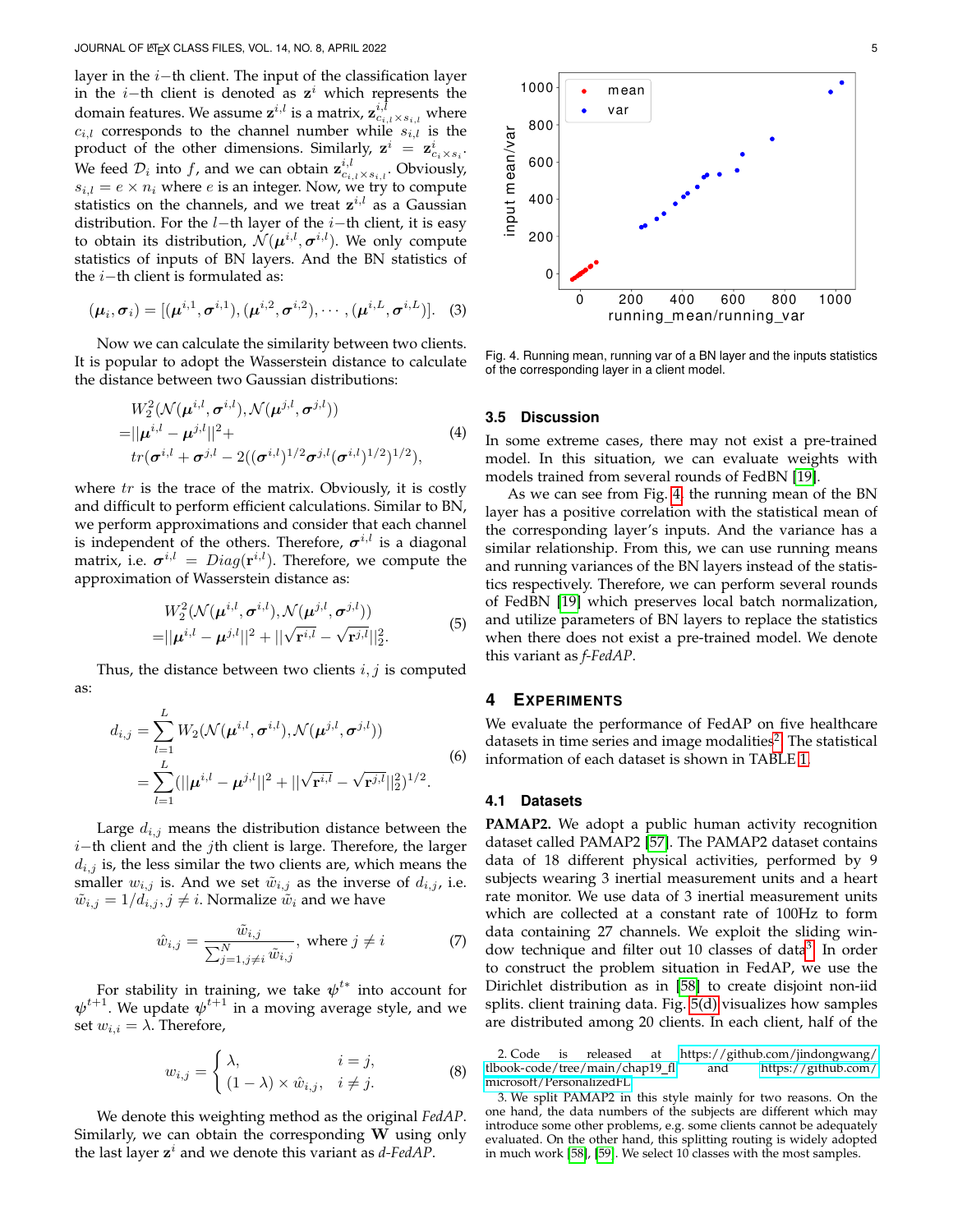<span id="page-5-3"></span><span id="page-5-1"></span>

Fig. 5. The number of samples per class allocated to each client (indicated by dot size).

data are used to train and the remaining data are for testing as in [\[19\]](#page-9-18).

**COVID-19.** We also adopt a public COVID-19 posterioranterior chest radiography images dataset [\[60\]](#page-10-16). This is a combined curated dataset of COVID-19 Chest X-ray images obtained by collating 15 public datasets and it contains 9,208 instances of four classes (1,281 COVID-19 X-Rays, 3,270 Normal X-Rays, 1,656 viral-pneumonia X-Rays, and 3,001 bacterial-pneumonia X-Rays) in total. In order to construct the problem situation in FedAP, we split the dataset similar to PAMAP2. Fig. [5\(e\)](#page-5-2) visualizes how samples are distributed among 20 clients for COVID-19. Note that this dataset is more unbalanced in classes which is an ideal testbed to test the performance under label shift (i.e., imbalanced class distribution for different clients). In each client, half of the data are used to train and the remaining data are for testing.

**MedMnist.** MedMNIST [\[61\]](#page-10-17), [\[62\]](#page-10-18) is a large-scale MNISTlike collection of standardized biomedical images, including 12 datasets for 2D and 6 datasets for 3D. All images are  $28 \times 28$  (2D) or  $28 \times 28 \times 28$  (3D). We choose 3 datasets which have most classes from 12 2D datasets: OrganAM-NIST, OrganCMNIST, OrganSMNIST [\[63\]](#page-10-19), [\[64\]](#page-10-20). These three datasets are all about Abdominal CT images and all contain 11 classes. There are 58,850, 23,660 and 25,221 samples respectively. As operations in PAMAP2, each dataset is split into 20 clients with Dirichlet distributions, and Fig. [5\(a\)-](#page-5-3)[5\(c\)](#page-5-4) visualizes how samples are distributed for OrganAMNIST, OrganCMNIST, and OrganSMNIST respectively. In each client, half of the data are used to train and the remaining data are for testing.

<span id="page-5-4"></span><span id="page-5-2"></span>TABLE 1 Statistical information of five datasets.

<span id="page-5-0"></span>

| Dataset     | Type                     | #Class | #Sample   |
|-------------|--------------------------|--------|-----------|
| PAMAP2      | Sensor-based time series | 18     | 3,850,505 |
| COVID-19    | Image                    |        | 9,208     |
| OrganAMNIST | Image                    | 11     | 58,850    |
| OrganCMNIST | Image                    | 11     | 23,660    |
| OrganSMNIST | Image                    | 11     | 25,221    |

#### **4.2 Implementations Details and Comparison Methods**

For PAMAP2, we adopt a CNN for training and predicting. The network is composed of two convolutional layers, two pooling layers, two batch normalization layers, and two fully connected layers. For three MedMNIST datasets, we all adopt LeNet5 [\[65\]](#page-10-21). For COVID-19, we adopt Alexnet [\[66\]](#page-10-22). We use a three-layer fully connected neural network as the classifier with two BN layers after the first two fully connected layers following [\[19\]](#page-9-18). For model training, we use the cross-entropy loss and SGD optimizer with a learning rate of 10<sup>−</sup><sup>2</sup> . If not specified, our default setting for local update epochs is  $E = 1$  where E means training epochs in one round. And we set  $\lambda = 0.5$  for our method, since we can see that  $\lambda$  has few influences on accuracy and it only affects convergence speeds in the appendix. In addition, we randomly select 20% of the data to train a model of the same architecture as the pre-trained model. We run three trials to record the average results.

We compare three extensions of our method with five methods including common FL methods and some FL methods designed for non-iid data:

• Base: Each client uses local data to train its local models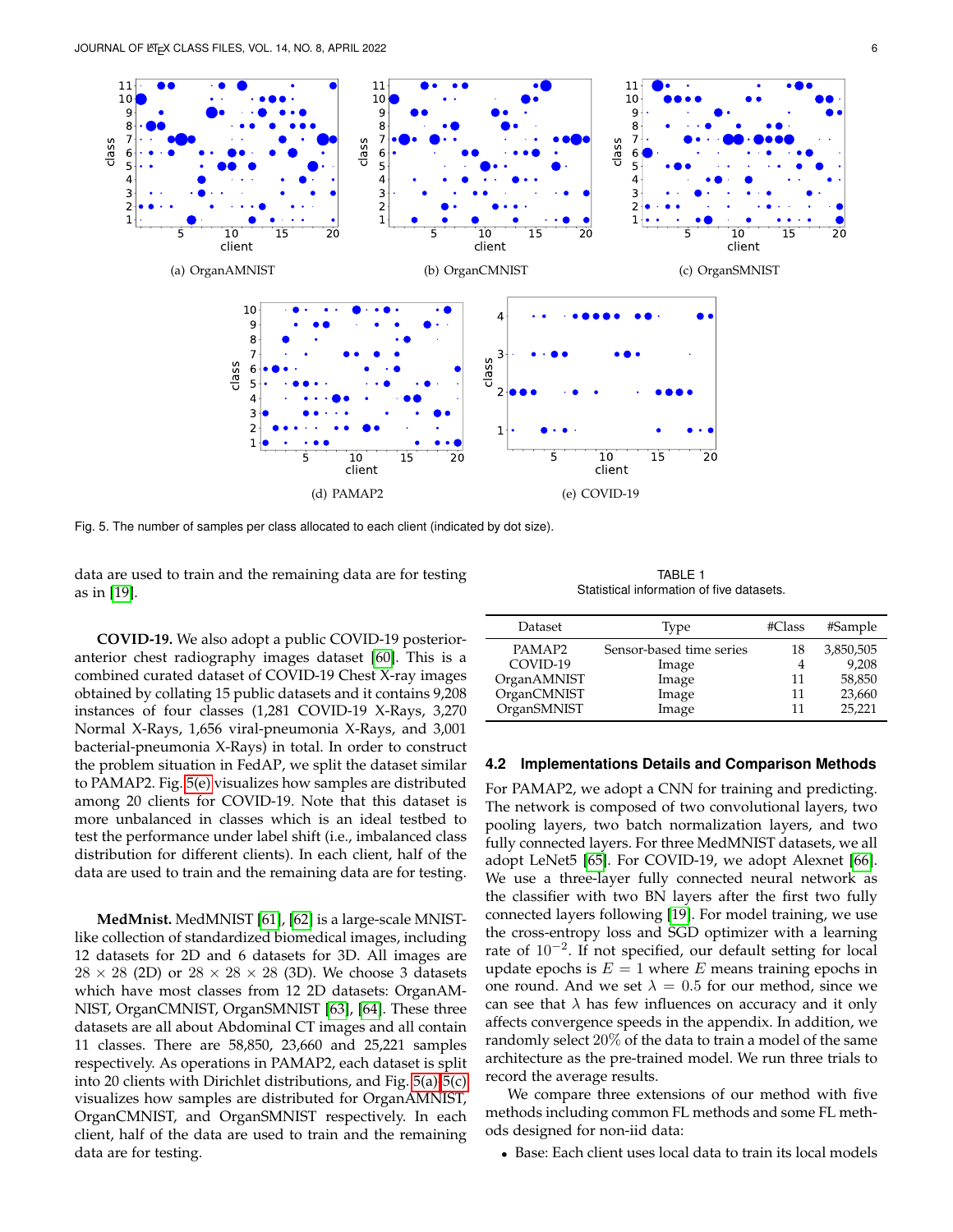<span id="page-6-0"></span>TABLE<sub>2</sub> Activity recognition results on PAMAP2. Bold and underline mean the best and second-best results, respectively.

<span id="page-6-2"></span>TABLE 4 Accuracy on OrganCMNIST. Bold and underline mean the best and second-best results, respectively.

<span id="page-6-3"></span>TABLE 5 Accuracy on OrganSMNIST. Bold and underline mean the best and second-best results, respectively.

| Client       | Base  | FedAvg | FedBN | FedProx | FedPer | FedAP | Client         | Base  | FedAvg | FedBN | FedProx | FedPer | FedAP |
|--------------|-------|--------|-------|---------|--------|-------|----------------|-------|--------|-------|---------|--------|-------|
| $\mathbf{1}$ | 92.86 | 60.27  | 60.72 | 60.5    | 48.31  | 77.2  | 1              | 32.61 | 79.22  | 90.54 | 79.73   | 77.87  | 94.59 |
| 2            | 17.68 | 62.36  | 62.59 | 62.36   | 97.51  | 77.55 | $\overline{2}$ | 52.17 | 95.61  | 100   | 95.95   | 100    | 100   |
| 3            | 100   | 50.56  | 50.34 | 50.34   | 61.4   | 77.43 | 3              | 47.1  | 85.83  | 88.7  | 85.83   | 72.85  | 93.93 |
| 4            | 83.52 | 73.98  | 73.53 | 73.98   | 47.29  | 79.64 | 4              | 37.23 | 84.34  | 96.97 | 84.01   | 74.41  | 96.3  |
| 5            | 18.78 | 74.27  | 74.72 | 73.81   | 58.47  | 81.94 | 5              | 48.91 | 92.41  | 96.46 | 92.24   | 84.49  | 97.13 |
| 6            | 77.66 | 62.9   | 62.44 | 61.76   | 23.98  | 79.86 | 6              | 51.45 | 65.6   | 75.89 | 65.6    | 53.96  | 85.5  |
| 7            | 95.05 | 64.03  | 62.9  | 63.57   | 49.55  | 86.2  | 7              | 64.49 | 86.22  | 86.72 | 86.55   | 76.64  | 89.08 |
| 8            | 17.58 | 87.78  | 88.24 | 87.78   | 91.86  | 95.02 | 8              | 45.65 | 50.93  | 61.38 | 50.59   | 38.45  | 92.07 |
| 9            | 92.39 | 74.49  | 74.27 | 74.27   | 51.24  | 85.33 | 9              | 26.09 | 81.28  | 91.23 | 80.61   | 45.03  | 86.68 |
| 10           | 93.37 | 64.71  | 64.48 | 64.71   | 77.6   | 69.23 | 10             | 57.25 | 54.56  | 93.41 | 54.9    | 80.07  | 91.89 |
| 11           | 29.12 | 65.24  | 65.69 | 66.37   | 89.16  | 91.42 | 11             | 54.89 | 79.73  | 94.76 | 79.73   | 83.78  | 91.39 |
| 12           | 84.78 | 63.35  | 62.9  | 63.12   | 57.92  | 79.41 | 12             | 50.72 | 90.56  | 95.78 | 90.39   | 67.28  | 89.38 |
| 13           | 98.9  | 68.33  | 68.33 | 68.33   | 42.53  | 74.43 | 13             | 66.67 | 49.33  | 54.71 | 49.16   | 52.36  | 89.73 |
| 14           | 24.18 | 64.79  | 65.24 | 65.69   | 49.44  | 69.75 | 14             | 37.16 | 74.32  | 88.34 | 73.99   | 70.61  | 87.33 |
| 15           | 98.91 | 63.12  | 62.44 | 62.44   | 58.6   | 81.67 | 15             | 58.57 | 75.93  | 86.36 | 75.59   | 51.52  | 89.9  |
| 16           | 98.9  | 85.26  | 85.94 | 85.49   | 86.62  | 94.1  | 16             | 52.9  | 81.25  | 98.82 | 80.91   | 98.99  | 98.82 |
| 17           | 41.44 | 66.21  | 65.99 | 66.21   | 77.32  | 82.77 | 17             | 50    | 67.45  | 83.81 | 67.45   | 70.66  | 81.11 |
| 18           | 93.62 | 59.64  | 59.64 | 59.41   | 52.38  | 75.74 | 18             | 52.9  | 88.18  | 90.71 | 88.18   | 65.37  | 91.89 |
| 19           | 85.71 | 67.87  | 68.1  | 67.87   | 73.08  | 77.15 | 19             | 26.28 | 94.26  | 100   | 94.26   | 100    | 99.83 |
| 20           | 37.02 | 72.46  | 72.69 | 72.46   | 97.52  | 86.91 | 20             | 59.78 | 90.25  | 88.91 | 90.25   | 58.49  | 93.78 |
| avg          | 69.07 | 67.58  | 67.56 | 67.52   | 64.59  | 81.14 | avg            | 48.64 | 78.36  | 88.18 | 78.3    | 71.14  | 92.02 |

<span id="page-6-1"></span>TABLE 3 Accuracy on OrganAMNIST. Bold and underline mean the best and second-best results, respectively.

| Client | Base  | FedAvg | FedBN | FedProx | FedPer | FedAP | Client         | Base  | FedAvg | FedBN | FedProx | FedPer | FedAP |
|--------|-------|--------|-------|---------|--------|-------|----------------|-------|--------|-------|---------|--------|-------|
| 1      | 48.35 | 80.03  | 96.06 | 80.37   | 83.22  | 81.86 |                | 25.27 | 47.39  | 91.76 | 39.94   | 85.74  | 90.65 |
| 2      | 55.25 | 92.46  | 93.14 | 92.26   | 78.68  | 94.5  | $\overline{2}$ | 32.04 | 55.7   | 96.04 | 62.82   | 94.78  | 93.51 |
| 3      | 34.04 | 86.15  | 96.27 | 86.22   | 71.08  | 97.08 | 3              | 30.85 | 63.13  | 71.84 | 66.3    | 52.69  | 73.89 |
| 4      | 61.54 | 77.65  | 87.91 | 77.58   | 41.71  | 88.52 | 4              | 41.21 | 59.65  | 78.8  | 61.71   | 64.56  | 75.32 |
| 5      | 41.44 | 92.32  | 100   | 92.66   | 100    | 99.93 | 5              | 37.02 | 68.45  | 80.28 | 73.03   | 68.61  | 83.12 |
| 6      | 52.13 | 84.38  | 97.55 | 84.92   | 80.57  | 95.52 | 6              | 40.43 | 48.02  | 77.02 | 52.3    | 58     | 80.67 |
| 7      | 42.31 | 83.42  | 50.07 | 82.95   | 64.06  | 87.84 | 7              | 38.46 | 78.2   | 83.57 | 71.25   | 78.2   | 85.47 |
| 8      | 48.9  | 92.81  | 97.15 | 92.94   | 87.86  | 96.95 | 8              | 40.11 | 57.44  | 53.48 | 41.93   | 96.52  | 96.2  |
| 9      | 38.04 | 74.66  | 84.1  | 74.39   | 62.16  | 85.46 | 9              | 42.39 | 83.73  | 94.94 | 87.99   | 92.42  | 94.94 |
| 10     | 38.12 | 72.27  | 82.98 | 72.34   | 53.22  | 87.53 | 10             | 24.86 | 88.45  | 99.21 | 87.97   | 97.47  | 99.37 |
| 11     | 59.89 | 74.88  | 90.36 | 74.88   | 66.33  | 91.79 | 11             | 38.46 | 60.79  | 45.04 | 37.17   | 54.49  | 76.06 |
| 12     | 59.78 | 78.41  | 90.56 | 78.28   | 72.84  | 89.75 | 12             | 41.3  | 79.15  | 81.67 | 83.57   | 78.04  | 88.47 |
| 13     | 44.75 | 91.17  | 97.69 | 91.04   | 78.14  | 97.42 | 13             | 43.65 | 66.98  | 79.94 | 67.93   | 58.29  | 80.57 |
| 14     | 52.2  | 83.76  | 92.26 | 83.9    | 61.28  | 90.29 | 14             | 44.51 | 84.99  | 95.73 | 86.57   | 84.52  | 92.58 |
| 15     | 53.26 | 89.61  | 87.84 | 90.42   | 58.29  | 94.29 | 15             | 44.57 | 80.7   | 88.77 | 84.49   | 73.1   | 87.34 |
| 16     | 70.88 | 83.31  | 93.62 | 83.18   | 73.54  | 91.59 | 16             | 48.9  | 52.06  | 73.58 | 53.64   | 71.36  | 73.58 |
| 17     | 36.46 | 92.93  | 62.77 | 92.93   | 45.92  | 94.97 | 17             | 36.46 | 36.55  | 78.48 | 39.56   | 61.55  | 76.42 |
| 18     | 46.81 | 77.99  | 96.94 | 77.92   | 78.12  | 96.67 | 18             | 45.74 | 58.7   | 79.43 | 60.44   | 69.3   | 79.59 |
| 19     | 31.32 | 92.05  | 96.94 | 92.26   | 93.95  | 96.47 | 19             | 30.77 | 53.48  | 86.23 | 61.87   | 64.72  | 91.46 |
| 20     | 45.3  | 81.02  | 91.32 | 80.75   | 49.36  | 93.97 | 20             | 35.91 | 72.51  | 72.99 | 77.57   | 86.57  | 68.4  |
| avg    | 48.04 | 84.06  | 89.28 | 84.11   | 70.02  | 92.62 | avg            | 38.15 | 64.8   | 80.44 | 64.9    | 74.55  | 84.38 |
|        |       |        |       |         |        |       |                |       |        |       |         |        |       |

without federated learning.

- FedAvg [\[13\]](#page-9-12): The server aggregates all client models without any particular operations for non-iid data.
- FedProx [\[17\]](#page-9-16): Allow partial information aggregation and add a proximal term to FedAvg.
- FedPer [\[42\]](#page-9-41): Each client preserves some local layers.
- FedBN [\[19\]](#page-9-18): Each client preserves the local batch normalization.

# **4.3 Classification Accuracy**

The classification results for each client on PAMAP2 are shown in TABLE [2.](#page-6-0) From these results, we have the following observations: 1) Our method achieves the best results on average. It is obvious that our method significantly



<span id="page-6-4"></span>Fig. 6. Average accuracy of 20 clients on COVID-19.

outperforms other methods with a remarkable improve-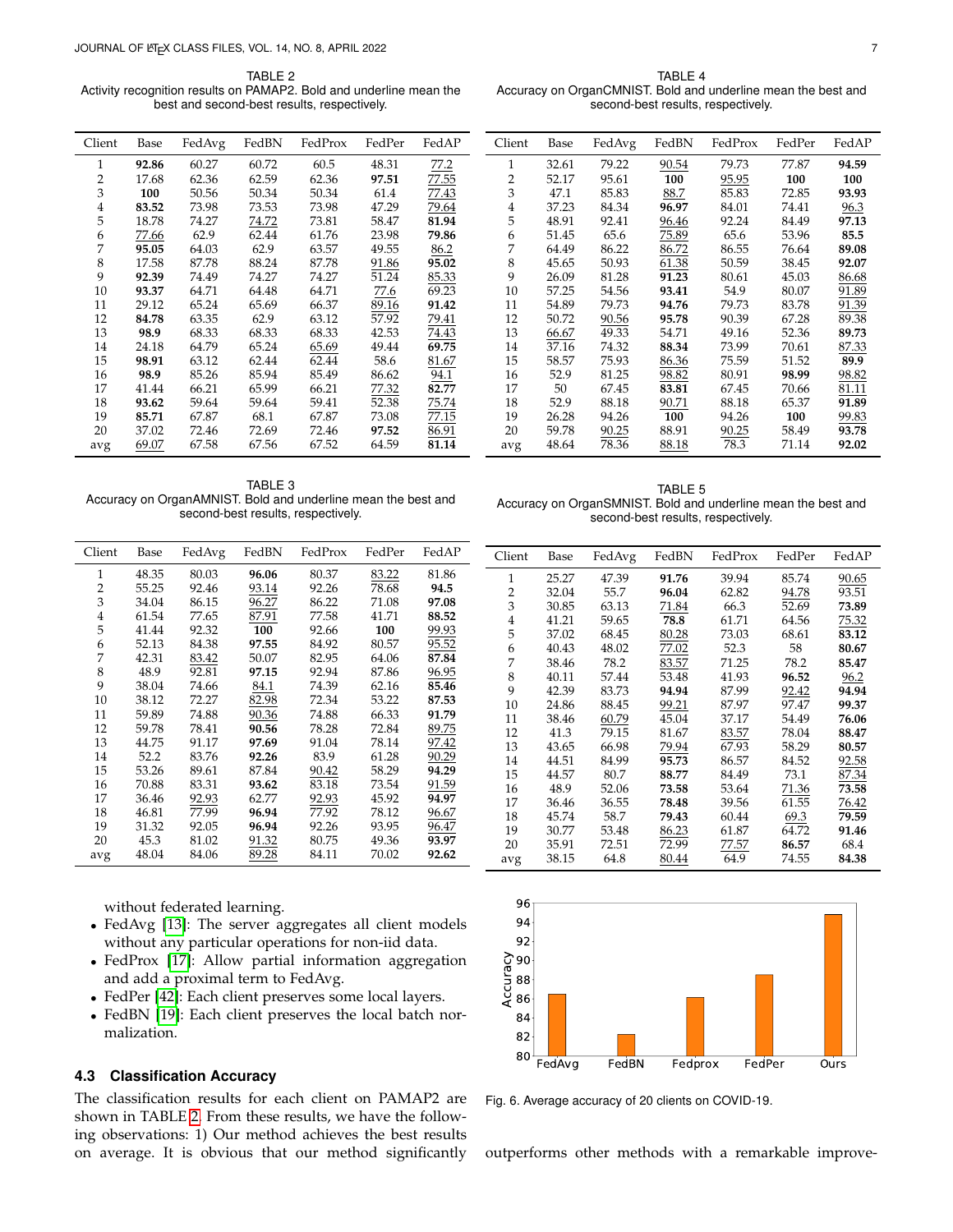<span id="page-7-4"></span>

<span id="page-7-0"></span>Fig. 7. The effects of weighting and preserving local batch normalization. Each point has equal status in Fig. [7\(b\)](#page-7-0) and Fig. [7\(d\).](#page-7-1) We use a line chart just for better visualization effects but not trends.

<span id="page-7-2"></span>

<span id="page-7-3"></span>Fig. 8. Influence of Dataset split and Iteration-Round.

ment (over  $10\%$  on average). 2) In some clients, the base method achieves the best test accuracy. As it can be seen from Fig. [5\(d\),](#page-5-1) the distributions on the clients are very inconsistent, which inevitably leads to the various difficulty levels in different clients. And some distributions in the corresponding clients are so easy that only utilizing the local data can achieve the ideal effects. 3) FedBN does not achieve the desired results. This could be caused by that FedBN is designed for the feature shifts while our experiments are mainly set in the label shifts.

The classification results for each client on three MedM-NIST datasets are shown in TABLE [3,](#page-6-1) [4,](#page-6-2) [5](#page-6-3) respevtively. From these results, we have the following observations: 1) Our method significantly outperforms other methods with a remarkable improvement (over 3.5% on average). 2) For all these three benchmarks, Base achieves the worst average accuracy, which demonstrates Base without communicating with each other does not have enough information for these relatively difficult tasks. 3) FedBN achieves the second best results on all three benchmarks. This could be because that there exist feature shifts among clients.

The classification results for each client on COVID-19 are shown in Fig. [6.](#page-6-4) From these results, we have the following observations: 1) Our method achieves the best average accuracy which outperforms the second-best method FedPer by 6.3% on average accuracy. 2) FedBN gets the worst results. This demonstrates that FedBN is not good at dealing with label shifts where label distributions of each client are different, which is a challenging situation. FedBN does not consider the similarities among different clients. From Fig. [5\(e\),](#page-5-2) we can see that label shifts are serious in COVID-19 since it only has four classes.

<span id="page-7-6"></span><span id="page-7-5"></span><span id="page-7-1"></span>

<span id="page-7-7"></span>Fig. 9. Evaluating two variants of FedAP.

#### **4.4 Analysis and discussion**

We consider the influence of data splits and local iterations in this section. As shown in Fig. [8\(a\),](#page-7-2) we evaluate Fedavg and FedAP on three MedMNIST benchmarks with two different splits:  $\alpha = 0.1$  and  $\alpha = 0.05$  respectively. Smaller  $\alpha$ means distributions among clients are more different from each other. Fig. [8\(a\)](#page-7-2) demonstrates that the performance of Fedavg which does not consider data non-iid will drop when encountering clients with greater different distributions while our method is not affected much by the degree of data non-iid, which means our method may be more robust. Fig. [8\(b\)](#page-7-3) shows the influence of local iterations and total rounds on FedBN and our method. It is obvious that FedBN drops seriously with more local iterations and fewer communication rounds while our method declines slowly, which means when limiting communication costs, our method may be more effective.

# **4.5 Ablation Study**

#### **Effects of Weighting.**

To demonstrate the effect of weighting which considers the similarities among the different clients, we compare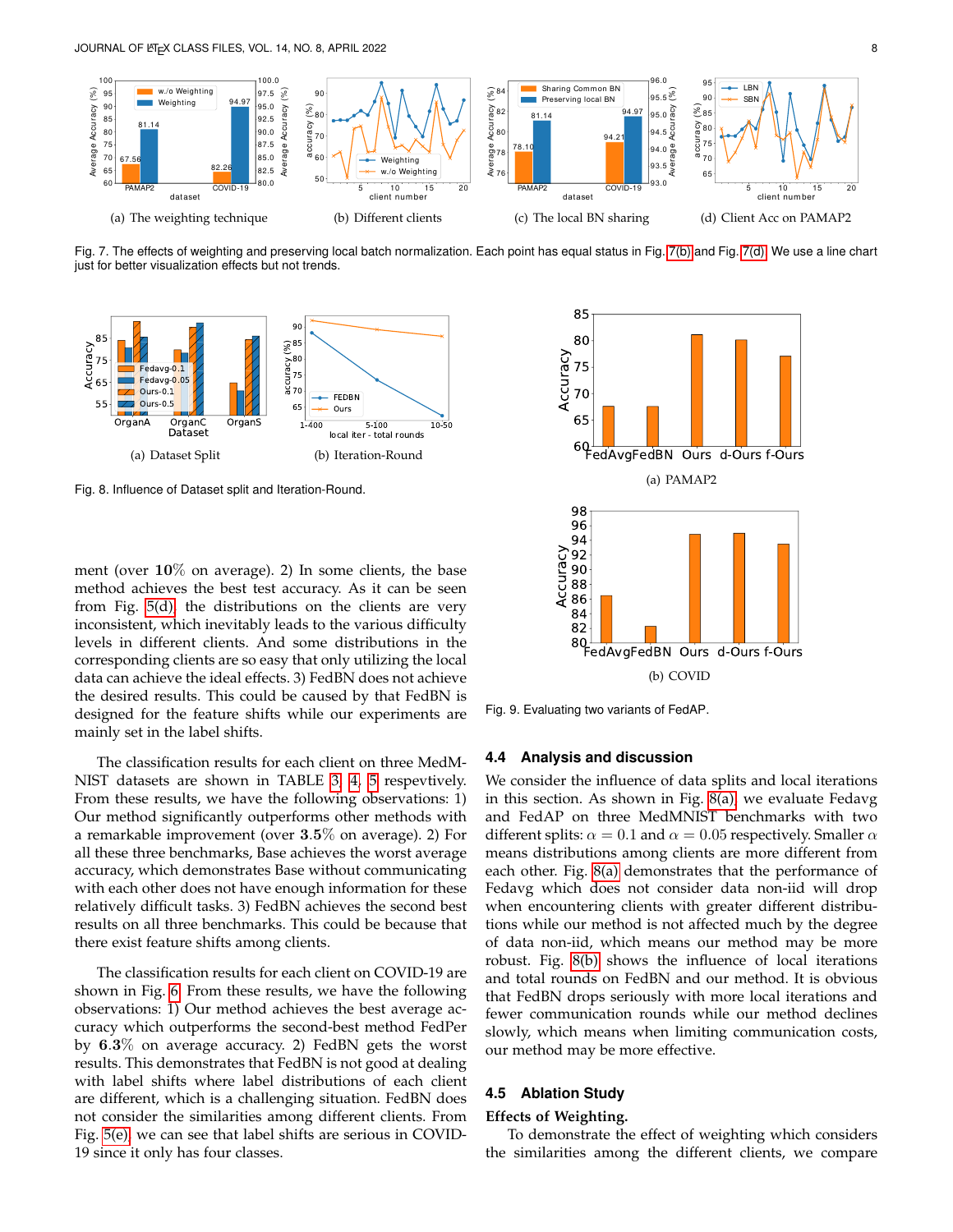<span id="page-8-1"></span>

<span id="page-8-2"></span>Fig. 10. Parameter sensitivity analysis.

the average accuracy on PAMAP2 and COVID-19 between the experiments with it and without it. Without weighting, our method degenerates to FedBN. From Fig. [7\(a\),](#page-7-4) we can see that our method performs much better than FedBN which does not include the weighting part. Moreover, from Fig. [7\(b\),](#page-7-0) we can see our method performs better than FedBN on all clients. These results demonstrate that our method with weighting can cope with the label shifts while FedBN cannot deal with this situation, which means our method is more applicable and effective.

## **Effects of Preserving Local Batch Normalization.**

We illustrate the importance of preserving local batch normalization. Fig. [7\(c\)](#page-7-5) shows the average accuracy between the experiments with preserving local batch normalization and the experiments with sharing common batch normalization while Fig. [7\(d\)](#page-7-1) shows the results on each client. LBN means preserving local batch normalization while SBN means sharing common batch normalization. Obviously, the improvements are not particularly significant compared with weighting. This may be caused by there mainly exist the label shifts in our experiments while preserving local batch normalization is for the feature shifts. However, our method still has a slight improvement, indicating its superiority. Effects of corresponds based based based based based based based of Preserving local based and the experimentation. Fig. 7(c) shows the average accuracy between the experiments with the aircrogression home and the corresp

#### **Different Implementations of Our methods.**

In Method section, we propose three implementations of our method: FedAP, d-FedAP, and f-FedAP. The main differences among them are how to calculate  $W$ . In Fig.  $9(a)$ and Fig. [9\(b\),](#page-7-7) we can see that all three implementations achieve better average accuracy on both PAMAP2 and COVID compared with FedAvg and FedBN. In addition, f-FedAP performs slightly worse than the other two variants, which may be because it only utilizes weighting during half rounds for fairness and the other half are for obtaining W.

# **4.6 Convergence and Parameter Sensitivity**

We study the convergence of our method. From Fig. [11,](#page-8-0) we can see our method almost convergences in the 10th round. And in the actual experiments, 20 rounds are enough for our method while FedBN needs over 400 rounds.

Then, we evaluate the parameter sensitivity of FedAP. Our method is affected by three parameters: local epochs, client number, and  $\lambda$ . We change one parameter and fix the other parameters.

From Fig. [10\(a\),](#page-8-1) we can see that our method still achieves acceptable results. When the client numbers increase, our

<span id="page-8-4"></span><span id="page-8-3"></span>

<span id="page-8-0"></span>Fig. 11. Convergence analysis of different methods.

local clients make the weight estimation inaccurate. And we may take f-FedAP instead. In Fig. [10\(b\),](#page-8-2) we can see our method is the best and it is descending with local epochs increasing, which may be caused that we keep the total number of the epochs unchanged and the communication among the clients are insufficient. Fig.  $10(c)$ - $10(d)$  demonstrates  $\lambda$  slightly affects the average accuracy of our method while it can change the convergence rate. The results reveal that FedAP is more effective and robust than other methods under different parameters in most cases.

# **5 CONCLUSIONS AND FUTURE WORK**

In this article, we proposed FedAP, a weighted personalized federated transfer learning algorithm via batch normalization for healthcare. FedAP aggregates the data from different organizations without compromising privacy and security and achieves relatively personalized model learning through combing considering similarities and preserving local batch normalization. Experiments have evaluated the effectiveness of FedAP. In the future, we plan to apply FedAP to more personalized and flexible healthcare. And we will consider better ways to calculate and update similarities among clients.

# **ACKNOWLEDGEMENT**

This work is supported by the National Key Research and Development Plan of China No.2021YFC2501202, Natural Science Foundation of China (No. 61972383, No. 61902377, No. 61902379), Beijing Municipal Science & Technology Commission No.Z211100002121171.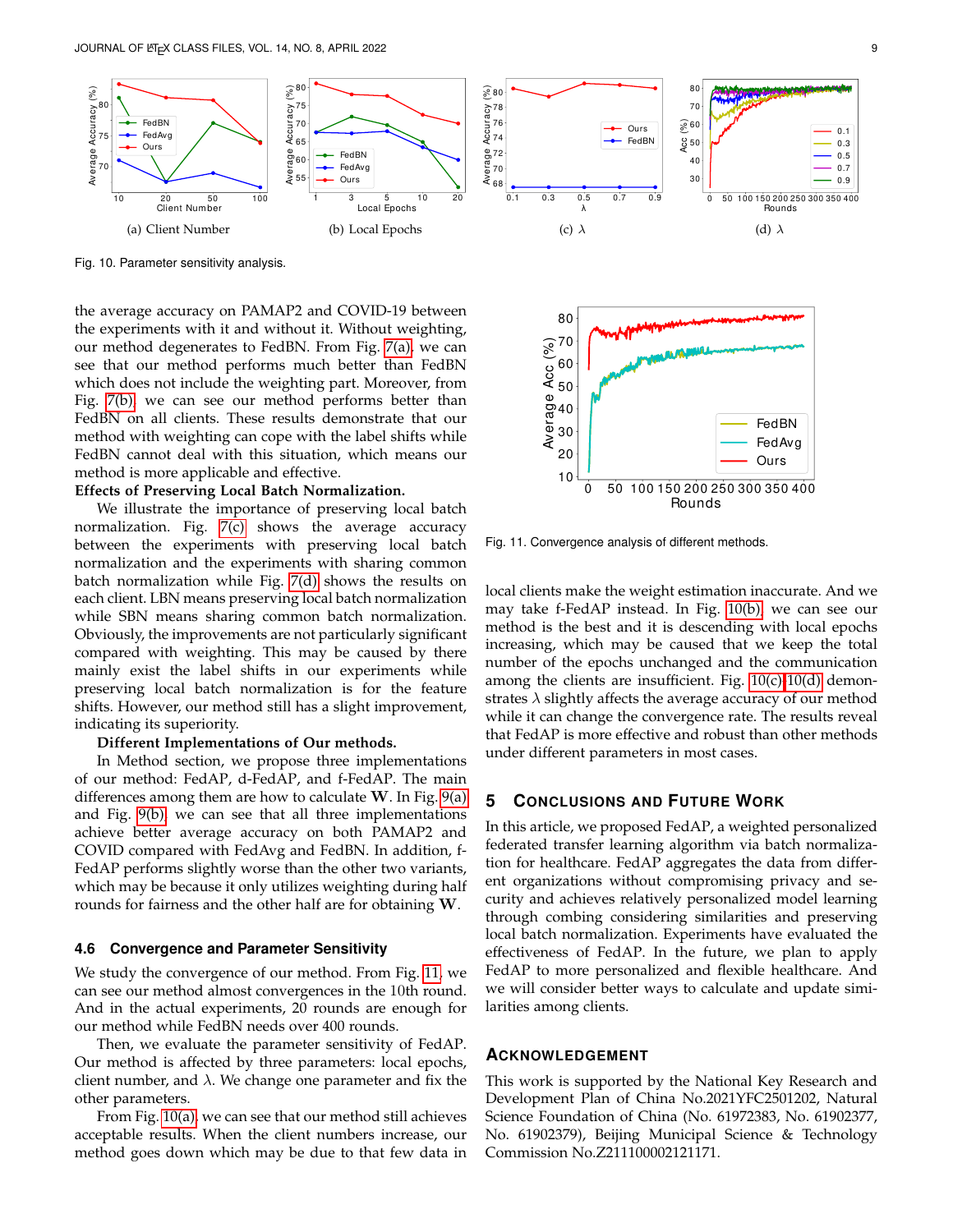#### **REFERENCES**

- <span id="page-9-0"></span>[1] S. Sharma, V. Elvira, E. Chouzenoux, and A. Majumdar, "Recurrent dictionary learning for state-space models with an application in stock forecasting," *Neurocomputing*, vol. 450, pp. 1–13, 2021.
- <span id="page-9-1"></span>B. Brattoli, J. Tighe, F. Zhdanov, P. Perona, and K. Chalupka, "Rethinking zero-shot video classification: End-to-end training for realistic applications," in *Proceedings of the IEEE/CVF Conference on Computer Vision and Pattern Recognition*, 2020, pp. 4613–4623.
- <span id="page-9-2"></span>[3] W. Lu, J. Wang, and Y. Chen, "Local and global alignments for generalizable sensor-based human activity recognition," in *ICASSP 2022-2022 IEEE International Conference on Acoustics, Speech and Signal Processing (ICASSP)*. IEEE, 2022, pp. 3833–3837.
- <span id="page-9-3"></span>[4] W. Lu, Y. Chen, J. Wang, and X. Qin, "Cross-domain activity recognition via substructural optimal transport," *Neurocomputing*, vol. 454, pp. 65–75, 2021.
- <span id="page-9-4"></span>[5] Z. Fei, E. Yang, D. D.-U. Li, S. Butler, W. Ijomah, X. Li, and H. Zhou, "Deep convolution network based emotion analysis towards mental health care," *Neurocomputing*, vol. 388, pp. 212– 227, 2020.
- <span id="page-9-5"></span>[6] E. Choi, C. Xiao, J. Sun, and W. F. Stewart, "Mime: Multilevel medical embedding of electronic health records for predictive healthcare," vol. 2018, pp. 4547–4557, 2018.
- <span id="page-9-6"></span>[7] A. B. Ünal, M. Akgün, and N. Pfeifer, "Escaped: Efficient secure and private dot product framework for kernel-based machine learning algorithms with applications in healthcare," in *Proceedings of the AAAI Conference on Artificial Intelligence*, vol. 35, no. 11, 2021, pp. 9988–9996.
- <span id="page-9-7"></span>[8] W. Lu, J. Wang, Y. Chen, S. Pan, C. Hu, and X. Qin, "Semanticdiscriminative mixup for generalizable sensor-based cross-domain activity recognition," *Proceedings of the ACM on Interactive, Mobile, Wearable, and Ubiquitous Technologies*, 2022.
- <span id="page-9-8"></span>[9] N. Inkster, *China's cyber power*. Routledge, 2018.
- <span id="page-9-9"></span>[10] P. Voigt and A. Von dem Bussche, "The eu general data protection regulation (gdpr)," *A Practical Guide, 1st Ed., Cham: Springer International Publishing*, vol. 10, p. 3152676, 2017.
- <span id="page-9-10"></span>[11] Q. Yang, Y. Liu, T. Chen, and Y. Tong, "Federated machine learning: Concept and applications," *ACM Transactions on Intelligent Systems and Technology (TIST)*, vol. 10, no. 2, pp. 1–19, 2019.
- <span id="page-9-11"></span>[12] J. Xu, B. S. Glicksberg, C. Su, P. Walker, J. Bian, and F. Wang, "Federated learning for healthcare informatics," *Journal of Healthcare Informatics Research*, vol. 5, no. 1, pp. 1–19, 2021.
- <span id="page-9-12"></span>[13] B. McMahan, E. Moore, D. Ramage, S. Hampson, and B. A. y Arcas, "Communication-efficient learning of deep networks from decentralized data," in *Artificial Intelligence and Statistics*. PMLR, 2017, pp. 1273–1282.
- <span id="page-9-13"></span>[14] T. Ching, D. S. Himmelstein, B. K. Beaulieu-Jones, A. A. Kalinin, B. T. Do, G. P. Way, E. Ferrero, P.-M. Agapow, M. Zietz, M. M. Hoffman *et al.*, "Opportunities and obstacles for deep learning in biology and medicine," *Journal of The Royal Society Interface*, vol. 15, no. 141, p. 20170387, 2018.
- <span id="page-9-14"></span>[15] W. Zhu, L. Xie, J. Han, and X. Guo, "The application of deep learning in cancer prognosis prediction," *Cancers*, vol. 12, no. 3, p. 603, 2020.
- <span id="page-9-15"></span>[16] X. Li, K. Huang, W. Yang, S. Wang, and Z. Zhang, "On the convergence of fedavg on non-iid data," in *International Conference on Learning Representations*, 2019.
- <span id="page-9-16"></span>[17] T. Li, A. K. Sahu, M. Zaheer, M. Sanjabi, A. Talwalkar, and V. Smith, "Federated optimization in heterogeneous networks, in *Proceedings of Machine Learning and Systems 2020, MLSys 2020, Austin, TX, USA, March 2-4, 2020*. mlsys.org, 2020.
- <span id="page-9-17"></span>[18] Y. Chen, X. Qin, J. Wang, C. Yu, and W. Gao, "Fedhealth: A federated transfer learning framework for wearable healthcare," *IEEE Intelligent Systems*, vol. 35, no. 4, pp. 83–93, 2020.
- <span id="page-9-18"></span>[19] X. Li, M. Jiang, X. Zhang, M. Kamp, and Q. Dou, "Fedbn: Federated learning on non-iid features via local batch normalization," in *International Conference on Learning Representations (ICLR)*, 2021.
- <span id="page-9-19"></span>[20] Z. Chen, J. Zhang, S. Che, J. Huang, X. Han, and Y. Yuan, "Diagnose like a pathologist: Weakly-supervised pathologist-tree network for slide-level immunohistochemical scoring," in *35th AAAI Conference on Artificial Intelligence (AAAI-21)*. AAAI Press, 2021, pp. 47–54.
- <span id="page-9-20"></span>[21] I. Avellino, G. Bailly, G. Canlorbe, J. Belgihti, G. Morel, and M.-A. Vitrani, "Impacts of telemanipulation in robotic assisted surgery," in *Proceedings of the 2019 CHI Conference on Human Factors in Computing Systems*, 2019, pp. 1–15.
- <span id="page-9-22"></span><span id="page-9-21"></span>[23] W. Ji, S. Yu, J. Wu, K. Ma, C. Bian, Q. Bi, J. Li, H. Liu, L. Cheng, and Y. Zheng, "Learning calibrated medical image segmentation via multi-rater agreement modeling," in *Proceedings of the IEEE/CVF Conference on Computer Vision and Pattern Recognition*, 2021, pp. 12 341–12 351.
- <span id="page-9-23"></span>[24] F. Sun, W. Zang, R. Gravina, G. Fortino, and Y. Li, "Gait-based identification for elderly users in wearable healthcare systems,' *Information fusion*, vol. 53, pp. 134–144, 2020.
- <span id="page-9-24"></span>[25] Y. Chen, X. Yang, B. Chen, C. Miao, and H. Yu, "Pdassist: Objective and quantified symptom assessment of parkinson's disease via smartphone," in *2017 IEEE International Conference on Bioinformatics and Biomedicine (BIBM)*. IEEE, 2017, pp. 939–945.
- <span id="page-9-25"></span>[26] F. R. Vogenberg, C. I. Barash, and M. Pursel, "Personalized medicine: part 1: evolution and development into theranostics," *Pharmacy and Therapeutics*, vol. 35, no. 10, p. 560, 2010.
- <span id="page-9-26"></span>[27] I. Chung, S. Kim, J. Lee, K. J. Kim, S. J. Hwang, and E. Yang, "Deep mixed effect model using gaussian processes: A personalized and reliable prediction for healthcare," in *Proceedings of the AAAI Conference on Artificial Intelligence*, vol. 34, no. 04, 2020, pp. 3649– 3657.
- <span id="page-9-27"></span>[28] S. Abdulrahman, H. Tout, H. Ould-Slimane, A. Mourad, C. Talhi, and M. Guizani, "A survey on federated learning: The journey from centralized to distributed on-site learning and beyond," *IEEE Internet of Things Journal*, vol. 8, no. 7, pp. 5476–5497, 2020.
- <span id="page-9-28"></span>[29] C. Zhang, Y. Xie, H. Bai, B. Yu, W. Li, and Y. Gao, "A survey on federated learning," *Knowledge-Based Systems*, vol. 216, p. 106775, 2021.
- <span id="page-9-29"></span>[30] V. Smith, C.-K. Chiang, M. Sanjabi, and A. Talwalkar, "Federated multi-task learning," in *Proceedings of the 31st International Conference on Neural Information Processing Systems*, 2017, pp. 4427–4437.
- <span id="page-9-30"></span>[31] S. Hardy, W. Henecka, H. Ivey-Law, R. Nock, G. Patrini, G. Smith, and B. Thorne, "Private federated learning on vertically partitioned data via entity resolution and additively homomorphic encryption," *arXiv preprint arXiv:1711.10677*, 2017.
- <span id="page-9-31"></span>[32] K. Cheng, T. Fan, Y. Jin, Y. Liu, T. Chen, D. Papadopoulos, and Q. Yang, "Secureboost: A lossless federated learning framework," *IEEE Intelligent Systems*, 2021.
- <span id="page-9-32"></span>[33] Y. Liu, Y. Kang, C. Xing, T. Chen, and Q. Yang, "A secure federated transfer learning framework," *IEEE Intelligent Systems*, vol. 35, no. 4, pp. 70–82, 2020.
- <span id="page-9-33"></span>[34] C. He, M. Annavaram, and S. Avestimehr, "Group knowledge transfer: Federated learning of large cnns at the edge," vol. 33, 2020.
- <span id="page-9-34"></span>[35] J. Yoon, W. Jeong, G. Lee, E. Yang, and S. J. Hwang, "Federated continual learning with weighted inter-client transfer," in *International Conference on Machine Learning*. PMLR, 2021, pp. 12 073– 12 086.
- <span id="page-9-35"></span>[36] C. Dwork, "Differential privacy: A survey of results," in *International conference on theory and applications of models of computation*. Springer, 2008, pp. 1–19.
- <span id="page-9-36"></span>[37] N. Agarwal, A. T. Suresh, F. Yu, S. Kumar, and H. B. McMahan, "cpsgd: communication-efficient and differentially-private distributed sgd," in *Proceedings of the 32nd International Conference on Neural Information Processing Systems*, 2018, pp. 7575–7586.
- <span id="page-9-37"></span>[38] M. Khodak, M.-F. F. Balcan, and A. S. Talwalkar, "Adaptive gradient-based meta-learning methods," in *Advances in Neural Information Processing Systems*, vol. 32, 2019, pp. 5917–5928.
- <span id="page-9-38"></span>[39] Z. Zhu, J. Hong, and J. Zhou, "Data-free knowledge distillation for heterogeneous federated learning," in *Proceedings of the 38th International Conference on Machine Learning, ICML 2021, 18-24 July 2021, Virtual Event*, vol. 139. PMLR, 2021, pp. 12 878–12 889.
- <span id="page-9-39"></span>[40] H. Zhu, J. Xu, S. Liu, and Y. Jin, "Federated learning on non-iid data: A survey," *arXiv preprint arXiv:2106.06843*, 2021.
- <span id="page-9-40"></span>[41] Y. Yeganeh, A. Farshad, N. Navab, and S. Albarqouni, "Inverse distance aggregation for federated learning with non-iid data," in *Domain Adaptation and Representation Transfer, and Distributed and Collaborative Learning*. Springer, 2020, pp. 150–159.
- <span id="page-9-41"></span>[42] M. G. Arivazhagan, V. Aggarwal, A. K. Singh, and S. Choudhary, "Federated learning with personalization layers," *arXiv preprint arXiv:1912.00818*, 2019.
- <span id="page-9-42"></span>[43] C. T Dinh, N. Tran, and T. D. Nguyen, "Personalized federated learning with moreau envelopes," in *Advances in Neural Information Processing Systems*, vol. 33, 2020.